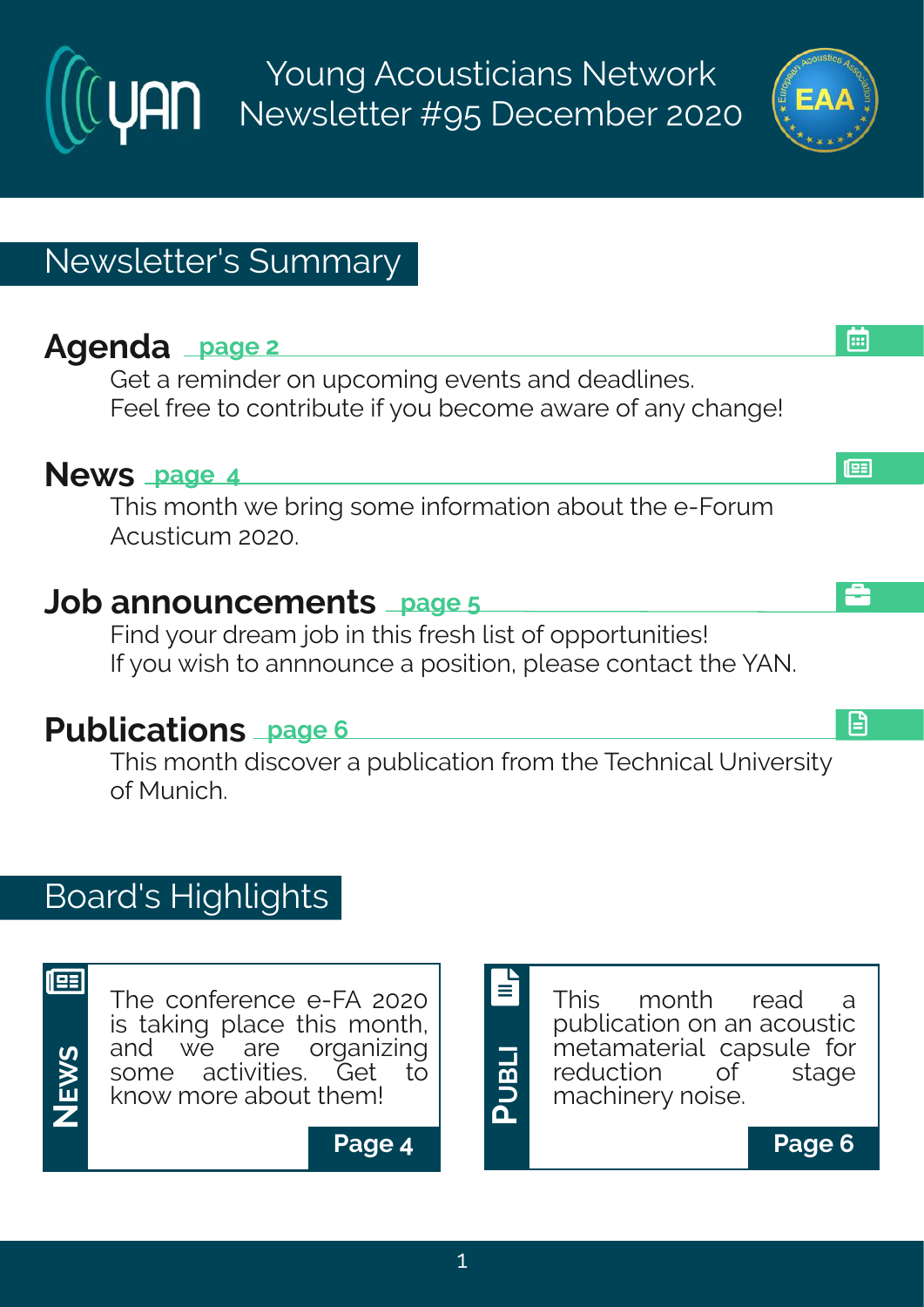### Yt gsq mk#zi r xw

#### Ligiq fiv#575

7<sup>rh</sup>#2#9<sup>x</sup> #6 #NHZUG#7575#6 #Nxivrexmsrep#Hsrjivirgi#sr#Zsmgi#Ul}wmspsk}#erh# Grsq i gler rom wood kuirsf pit Kner gi 3

<< # # 2466 \* # 2KF # 7575 # # 2Ks w q # F q y w x q w = 753 # r pm i 3

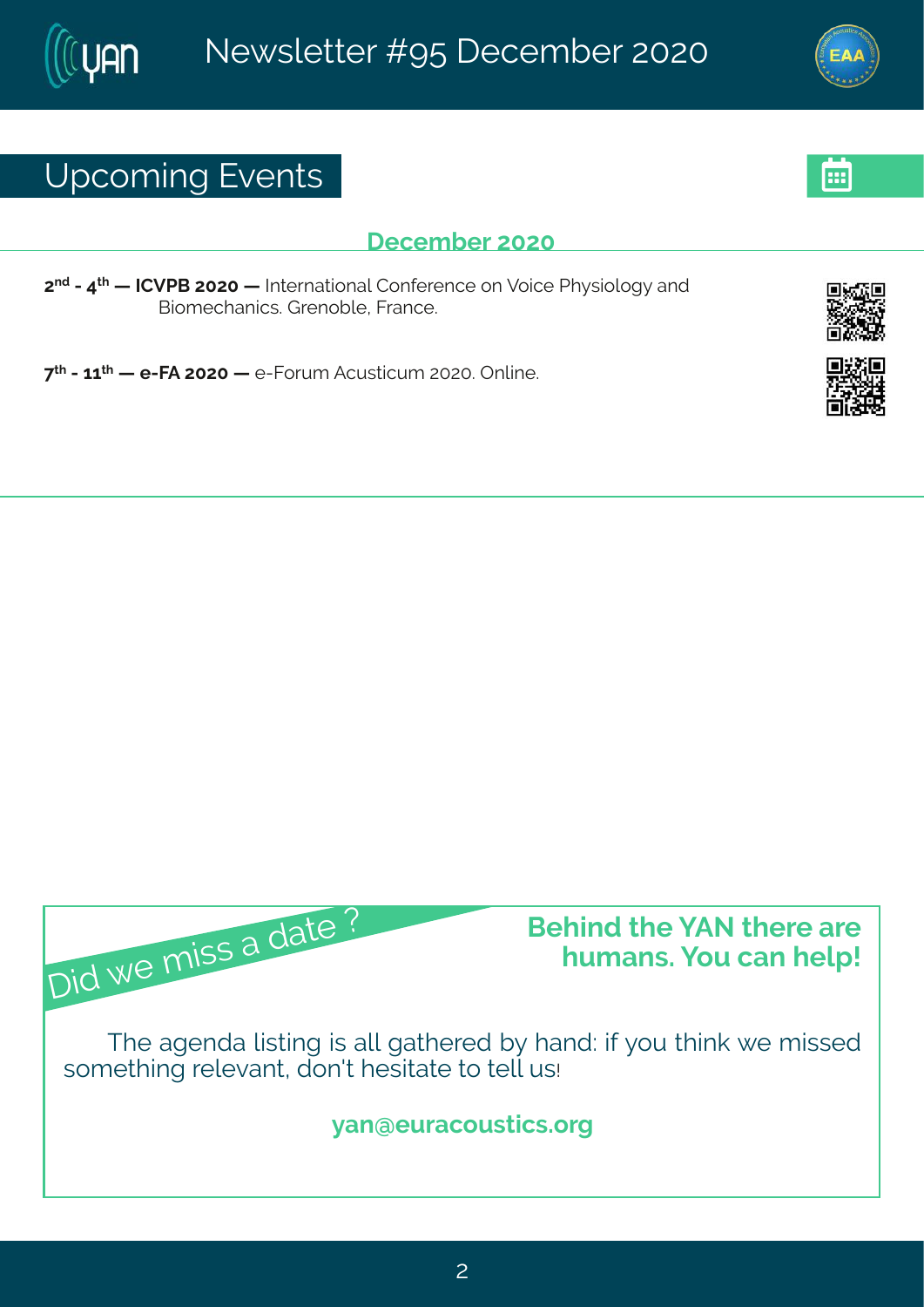# Yt gsq mk# i ehpni w

i gi q f i v#575

6W#6 #NH(Z#7575#6 #NNxi vrexmsrep#Hsrkviww#sr#syrh#erh#Zmfvexmsr3#Uvekyi#H~igl# Wit yf pro 3Ff wwe gx#w f q mwnsn

6:  $\frac{1}{2}$  #6: #H(SII#7576#6: #Hsrjivirgi#sr#; xwgxyvep#Ssrpmiev#}reg monw#erh#imekrswmw3# Hewef per get R s vs ggs 3Ff wwegx#w f q mwnsn

**Cervey #576** 

65<sup>xl</sup> #6 #NIXY#7575#6 #75<sup>x</sup> #Frryep#Ntxivrexmsrep#(}qtswmyq#jsv#Xlivetiyxmg#Ypxewsyrh3# L } i sr k ry #Ps vi e 3Ff wwegx#w f q mwnsr

 $\overline{K}$  f wev}  $\overline{\text{$\#576}}$ 

6 \*\* # FUJR#757506#6 # } q t swmyq #sr#l i #Fgsyw-mogw#sj#Jsvs2Jpew-mog#Rexivmep.w \$Trpmi 3# Ff wwegx#w f q mwnsr

6 46 # GSFR # 7576 # \$ # Gepxon 2 S s vhrop # Figs y wxon w # R i i xnn k # 7576 \$ # T was # S s v e } 3 Ff wwegx#w f g mwnsr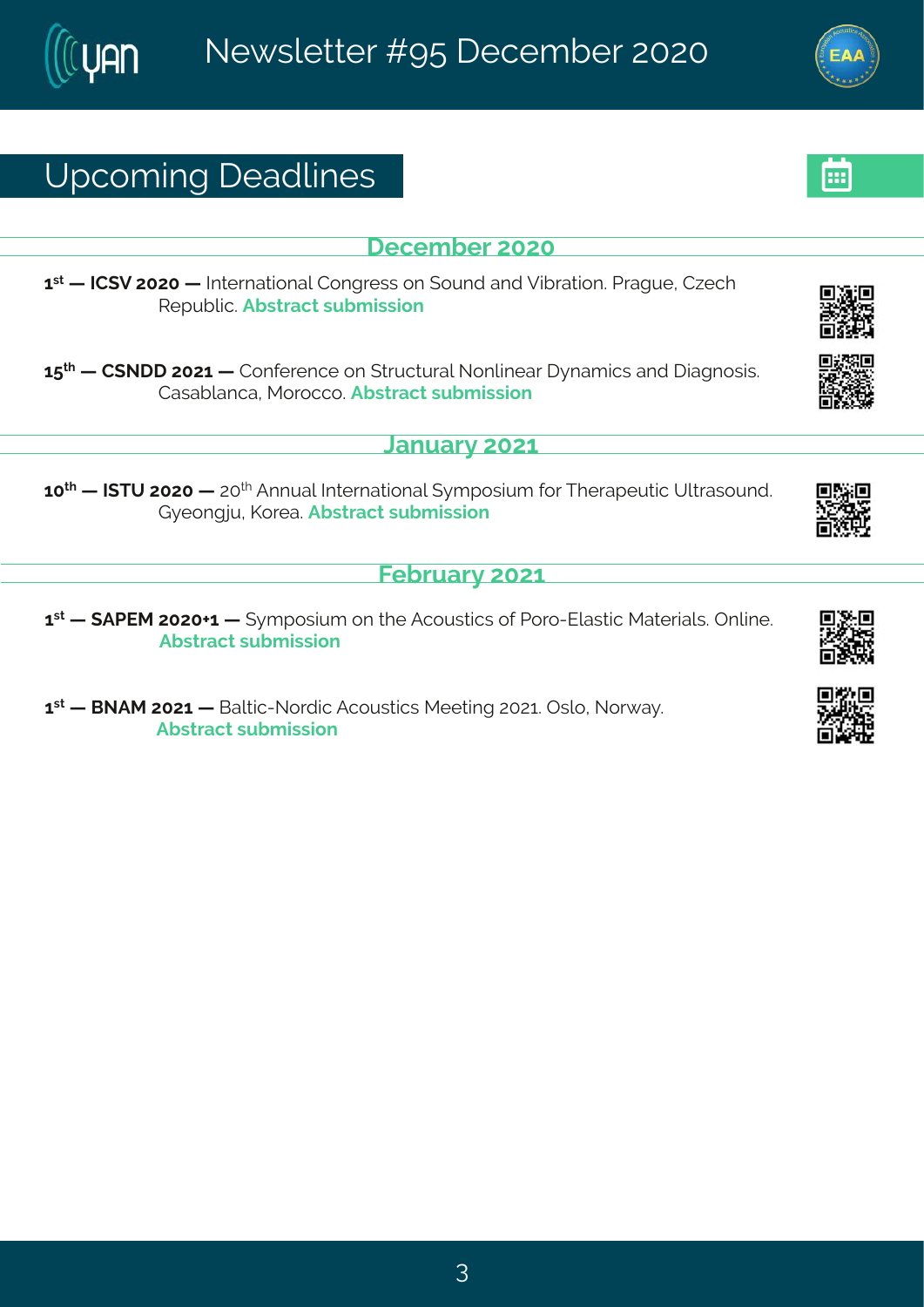#### Si { w

#### i 2Kswg  $#$ gywngyg  $#$ 575

Fw#  $\{ i # \text{ epi} \text{ eh} \}$ # errsyrgi# mm# syv# ri{ wpixxiv#,vsq #Tgxsfiv/#hyi#xs#xli#mwwefmpox}# si# xi# i ep / # www.exnsr4# xi# swkern aiw # si# xi# gsrii virgi # Kswq # Fgywngyq # 7575# lezi # highnih#s#w[mql#KF7575#s#e#2Kswg3

XI i # zi r x# montheori# pegi# vsq # N i # x x # x # xli#66xl#sj#ligiqfiv\$#Xli#xiglrmgep#tvskveq# gsziw#q sw#sj#vli#stmow#vipexih#s#Fqsywmogw# jvsq #1 } wrone p#egsyworony#xs#wsyrh#tivgit xnsr# -si#l yq er w#er h#er mo epw #mngpyhmk#mnhyww.mep# et tpropexmsrw \$  $\leq$  = 5#s ver  $\neq$  tvi r xexmsrw # { mpont fi # knzir #m#655# wgmirxnjng#wiwwnsnrw#erh# c:# swwiw# { monoti# viwir xih 3

F#zmowep# | Infinomsr#epp# mpo#epvs#sZiv#sy# xli#tiwo#ltivmingi#erh#vshygxw#mjsvgexmsr# jvsq#N i#wtsrwsww8

Xli#ri{#viknowexmsr#jiiw#lezi#fiir# ythexihts # withif # swkern exams r # ws# sy# evi# wannot # x s # vik mwiv # ew # exxir hiiw # x s # x i # srpni# gsriivirgi#erh#irms}#  $\overline{x}$  i  $\overline{x}$ t vi wir xexmsr w<sup>8</sup>

NHA sy# erx#xs# rh#ythexih#misvq exmsr#  $\frac{1}{2}$  efsyx#{lexoin#ksmnk#sr#mn#xlnnw#xstmng1#{i#  $i$  r qsyveki#}sy#xs#zmmo#xli#{ifwmoi#sj#xli# asrii virgi?

 $#$ 

 $Z@34"$   $\mathcal{N}$  $\mathcal{P}$   $\mathcal{N}$   $\mathcal{P}$   $\mathcal{N}$   $\mathcal{N}$   $\mathcal{N}$   $\mathcal{N}$   $\mathcal{N}$   $\mathcal{N}$   $\mathcal{N}$   $\mathcal{N}$   $\mathcal{N}$   $\mathcal{N}$   $\mathcal{N}$   $\mathcal{N}$   $\mathcal{N}$   $\mathcal{N}$   $\mathcal{N}$   $\mathcal{N}$   $\mathcal{N}$   $\mathcal{N}$   $\mathcal{N}$   $\mathcal{N}$ 

#### IFS#gxmaminx#yvmk#2KF7575

Xli# ]FS# xskixliv# { mot # xli# YP# Fasywomerw#Six{svo#-YPFS.# mw#tperrmnk# wsqi#egxm2nxminw#xs#kix#xs#ors{#xli#}syrk# egsywnogmerw#exxirhmrk#xli#gsrjivirgi3#(sqi# sitty i the gramation of mother of the people that the y value maps what wivziv#erh# i#evi#tvitewnk#wsqi#sxliv#rngi# www.wwiw8

Fpns # x i # x hygih # exxi r hegi # ji i # js x # way hir xwttwttwapotezempef pi 3336 r p # 5 # 8 \$

 $(xe)$  # xyrih # js w # ri { # y t hexi w # m # x i # { if wowi?

 $E(X\rightarrow 34^{\circ})$   $E(X\rightarrow 10^{\circ})$   $E(X\rightarrow 34^{\circ})$   $E(X\rightarrow 34^{\circ})$   $E(X\rightarrow 10^{\circ})$   $E(X\rightarrow 10^{\circ})$   $E(X\rightarrow 10^{\circ})$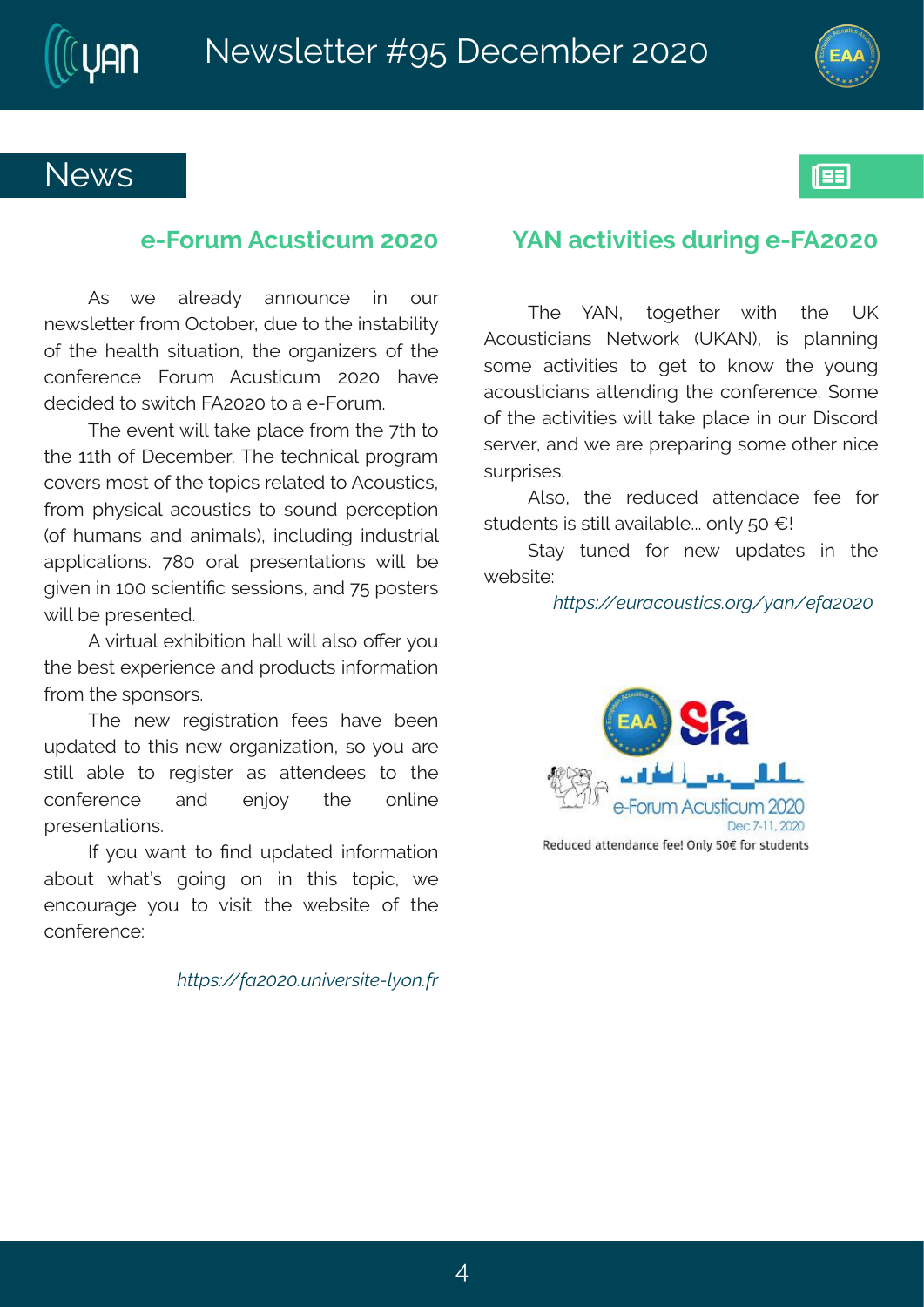## Osf#Frrsyrgiqirxw

Fasyword#Hsrwypxerx SF asywordep#Niziworkex osr# #W wieval #T wkermex sar#Q wh 3#FNNT. 3# Yrmih#Pmkhsq 3  $#$  $#$ Uvm grhep#1 # i r msv#Fgsywxmg#Hsr wypxerx3#MF#Fgsywxmgw3#Jewx#Frkpme#erh#Qsrhsr# -Jrknerh.3  $#$  $#$ Hsrwypxnk#lrkmiiw#sv#Ssmvi#erh#Zmfvexmsr#Jvsxigxmsr#mnjs#m#Livqer.3#Pyv-#yrh# Knowgliv#LqfM3# mrrirhir#Livqer}.33 # Fyhnsa# izipstiv#mqjs#mn#Livqer.3#Rcppiv2GGR#Fgxnzni#(syrh#Xiglrspsk}#LqfM3# Uperikk#in#Rcrglir#Livger}.3  $#$ Fgsyworgmer#mnjs#mn#Livqer.3AR cpoiv2GGR#Fgxnzi# syrh#XigIrspsk}#LqfM3 Uperikk#in#Rcrglir#Livger}.3  $#$ #Fyhra# (U#Jrkmiiv3#izmenoix3#Jevnw4#Kvergi3  $#$ (irmsv#Fpksvnxlq#iwnkriv1#Fyhms#+#Fgsywxngw&ETTINt#XigIrspskmiw8  $Q$  yzi r #Gi pkm q  $.$   $\frac{1}{2}$ Fgsywongep#Jrkmriv3#Ssr(xst#Hsrwypxnnk#Wigw,moqirx#Fkirg}.3#Jvszm.gi#sj#Qmfyvk# Gi pk myq  $\frac{3\pi}{2}$  $#$ UII#Kipps{ wimt#m#eyhms#whxrep#t vsgiwwmk#sv#lievmk#ewwmwanzi#hizmgiw3#Txmgsr#erh# Fepfs wk:#Yrmziwwno) 3# q swyq 1# irq evo 3 HFJ#Jrkmiiw6#xwgxyvep#Frep}wnw1#Xwnfspsk}#+#Fgsywxngw3#germe#Lvsyt3#shiwepni1#

 $($ ihir3